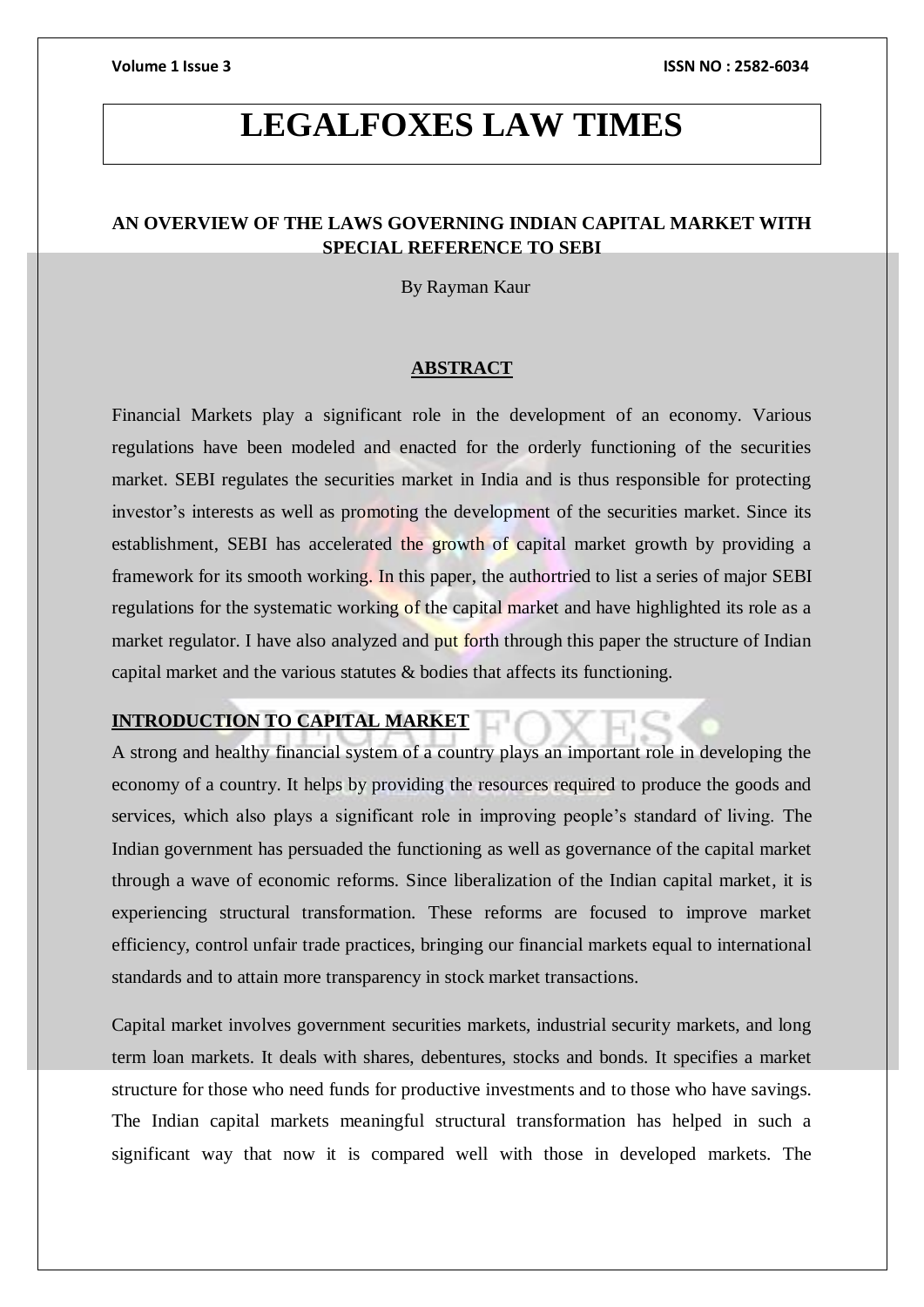supervisory and regulatory body that has been vested with most of the power for regulating the capital market lies in the hands of the securities and exchange board of India (SEBI).

According to Arun K. Datta:

*"The capital market is a complex of institutions investment and practices with established links between the demand for and supply of different types of capital gains"*

#### According to F. Livingston:

*"In a developing economy, it is the business of the capital market to facilitate the main stream of command over capital to the point of the highest yield. By doing so it enables control over resources to pass into hands of those who can employ them most effectively thereby increasing productive capacity and spelling the national dividend"*

#### **CONCEPT OF CAPITAL MARKET**

The financial market used for the trade of equity backed securities or the long term debts is the Capital market. Modern day capital markets are held on electronic trading systems which can be easily gained access by the entities within the financial sector.:-

**Primary Market:** It deals with issue of new securities. Companies, government, IN YOUR SUCCESS' and public sector institutions can obtain funds through sale of new stock or bonds issue.

#### **Secondary Market:**

It is also called liquid market. In this market the securities are sold by or transferred from one investor to another. Thus, this market gives liquidity to the long term securities.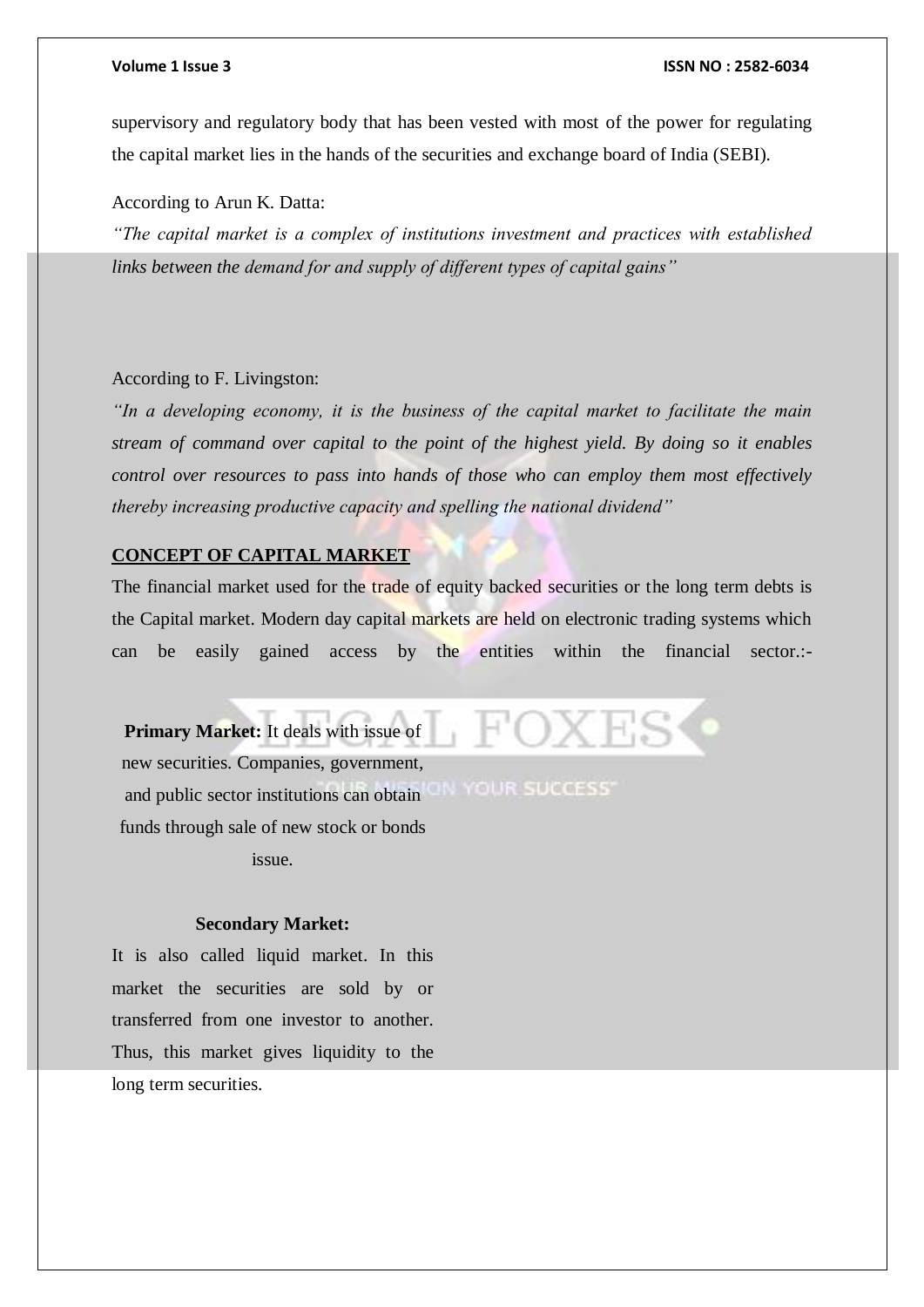### **ROLE OF INDIAN CAPITAL MARKET**

The Indian Capital Market plays pivotal role in between those who save and those who aspire to invest their savings

- 1) Financing long term investments by mobilizing long-term savings.
- 2) Wide-ranging ownership of productive assets.
- 3) Enhanced efficiency of capital allocation through a competitive pricing mechanism.
- 4) Providing more liquidity to the investor.
- 5) Help in lowering the costs of transactions and information.
- 6) Gap the bridge between investors and companies.
- 7) Quick valuation of both financial instruments (equity and debt).
- 8) Providing security against market or price risk through derivative trading and default risk through investment protection fund.
- 9) Providing operational efficiency.
- 10) Direct the flow of funds into efficient channels through investment, disinvestment, and reinvestment.
- 11) Make integration between financial sectors and non-financial sectors as well as long term and short term funds.
- 12) Providing best opportunities to risk takers in term of equity and return taker in term of debt.

### **CAPITAL MARKET REGULATORY BODIES**

With the view to ensure smooth functioning of the capital market, various legislations have been passed from time to time. Before the initiation of reforms in 1992-93, the Indian Financial Market was highly segmented with variety of regulations and administrative prices. The establishment of Securities and Exchange Board of India (SEBI) initiated the process of reforms in Indian Capital Market.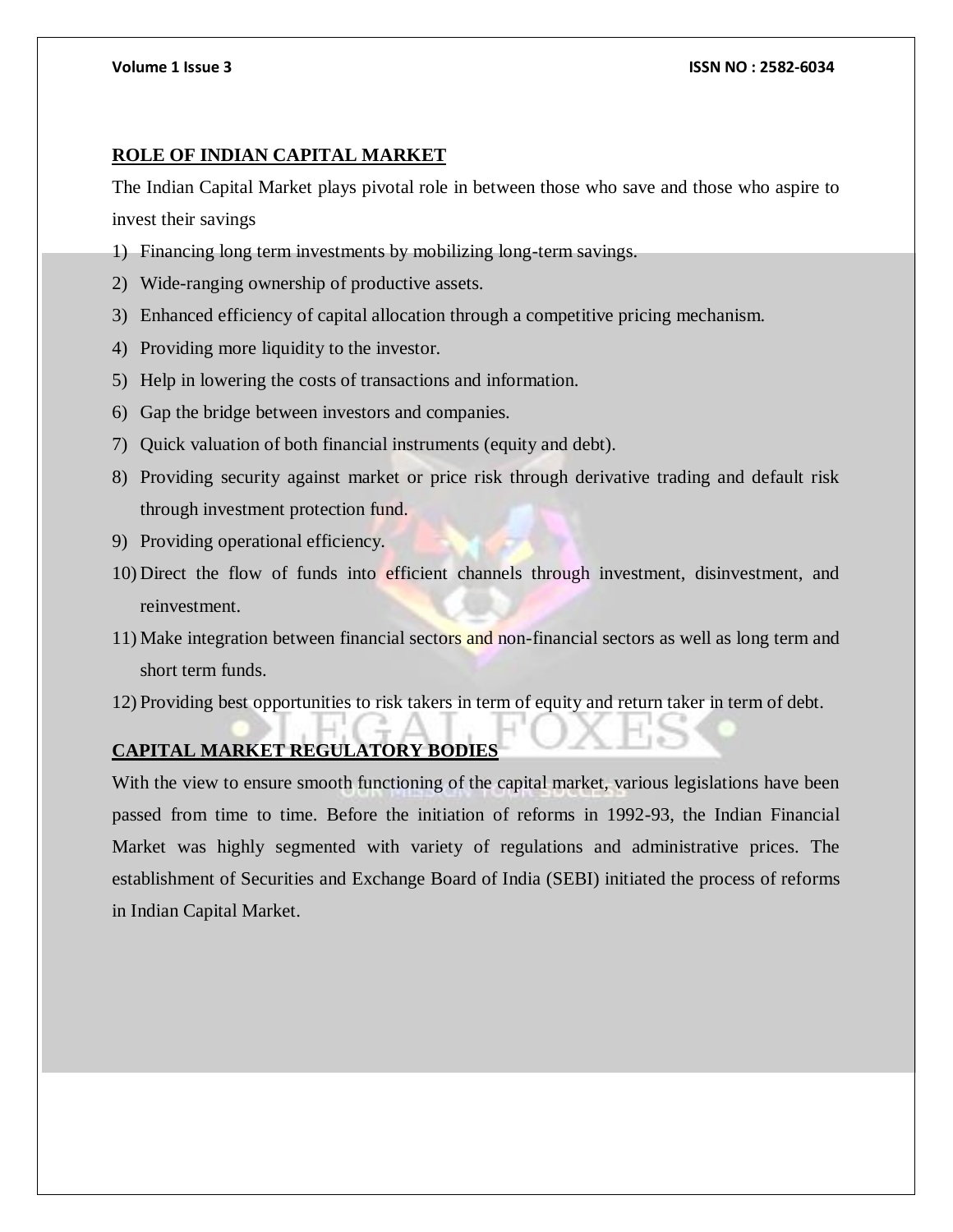

### **Chart 1: Legislations regulating the capital market**

The relationship between the above legislations can be understood clearly with the help of the following graphic representation below:

"OUR MISSION YOUR SUCCESS"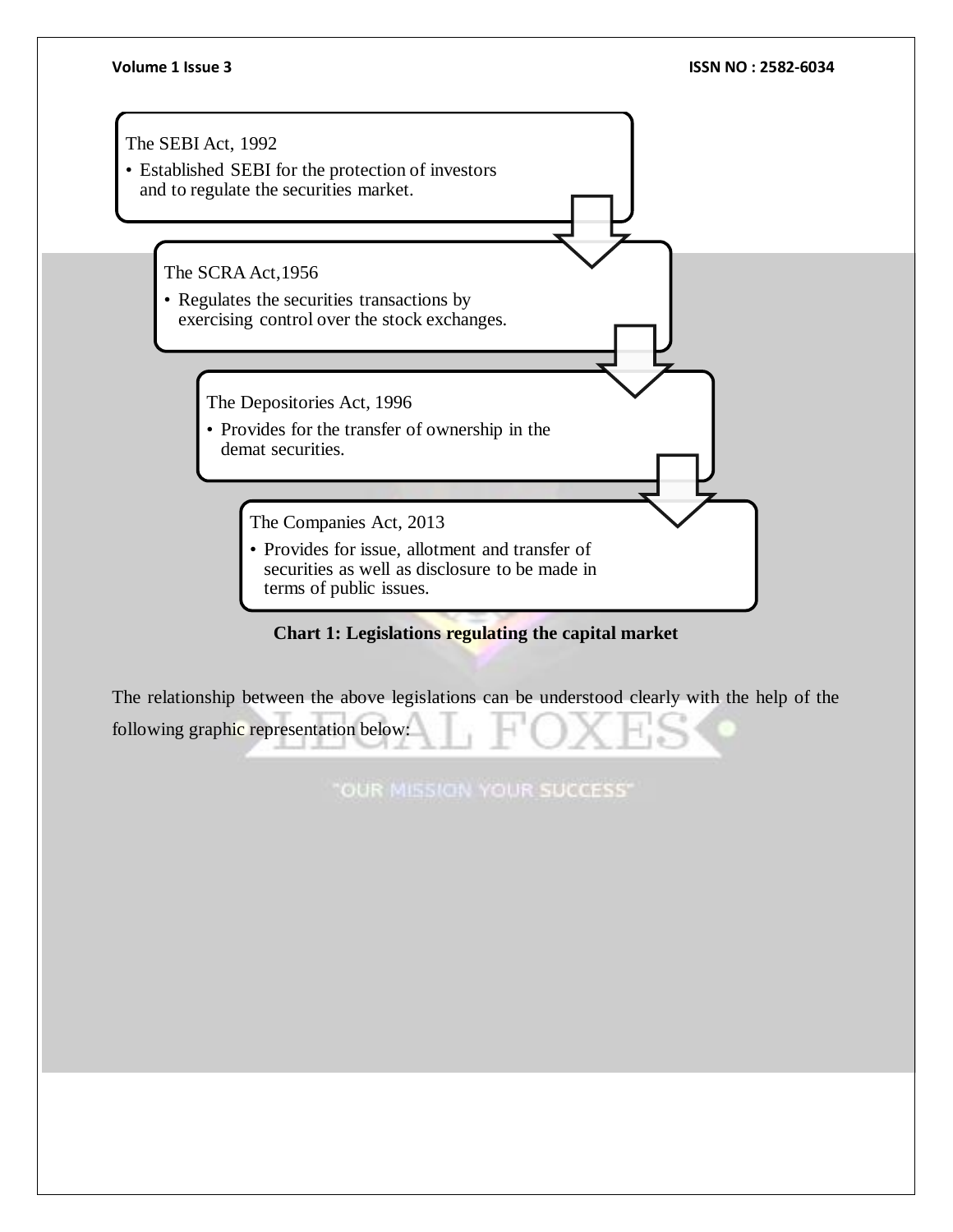



**REGULATING ORGANISATIONS IN INDIAN SECURITIES MARKETS**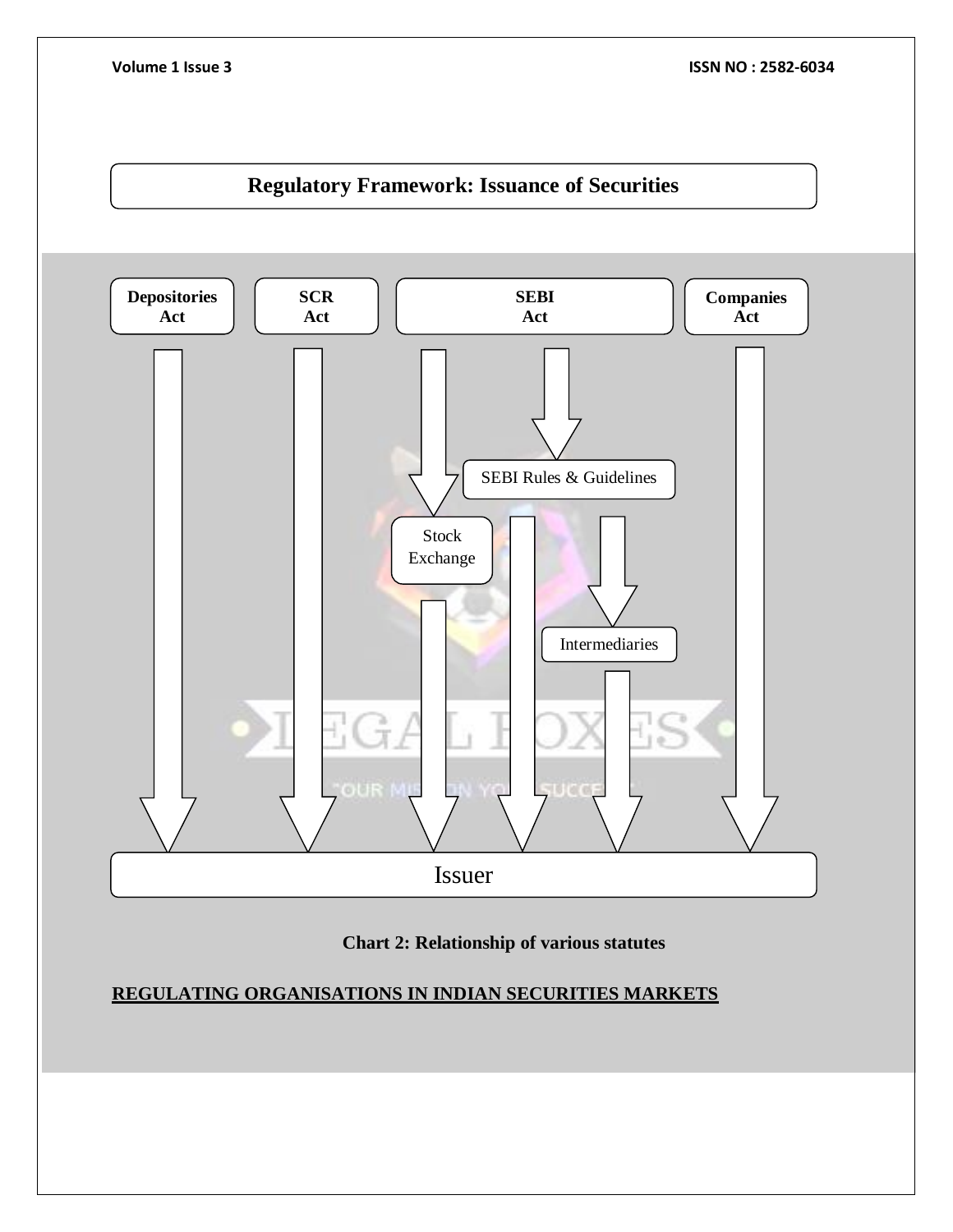Currently, the following five agencies have a direct or an indirect regulatory influence on the securities market in India.<sup>1</sup>They are:

- The Company Law Board is a quasi-judicial body exercising both quasi-judicial as well as judicial powers under the Act which were previously exercised by the CG and the  $HC.<sup>2</sup>$
- SEBI is responsible for the protection of investors and for regulating the capital markets in India;
- Department of Economic Affairs (DEA) is responsible for the management of economic status of the country and is also responsible for the orderly functioning of the whole financial markets.
- Ministry of Corporate Affairs (MCA) is responsible for the registration and sightedness over the incorporated entities that fall within the purview of Companies Act regulations.
- The Reserve Bank of India's (RBI) key responsibilities includes supervising of the banks and money markets.

From amongst the above mentioned agencies, SEBI is charged with supervising the capital markets in India, directly and this paper primarily focuses on the working of SEBI.

### **SEBI (Securities and Exchange Board of India)**

Securities and Exchange Board of India (SEBI) came into existence by the Securities and Exchange Board of India Act, which came into effect on January 30, 1992. The preamble to the SEBI Act explains the intent of the Act in broad terms as "*an act to provide for the establishment of a Board to protect the interests of investors in securities and to promote the development of, and to regulate, the securities market and for matters connected therewith or incidental thereto*".<sup>3</sup>

 $\overline{a}$ <sup>1</sup>In addition to the SCRA Act, 1956 and the SEBI Act, 1992, the legal community has enacted various other statutes for the smooth functioning of the capital market. Such as (i) The Foreign Exchange Regulations Act,1973 (ii) Companies Act, 1956 (iii) Banking Regulation Act (iv) Indian Evidence Act, 1872 (v) Indian Penal Code (vi) Arbitration and Conciliation Act,1996 (vii) Bank and Financial Institutions Recovery of Dues Act,1993 (viii) Indian Telegraph Act, 1885 (ix) Benami Prohibition Act (x) The Depositories Act, 1996

<sup>2</sup> Constituted under Section 10E of the Companies Act, 1956

 $3 S 11(2)$  of SEBI Act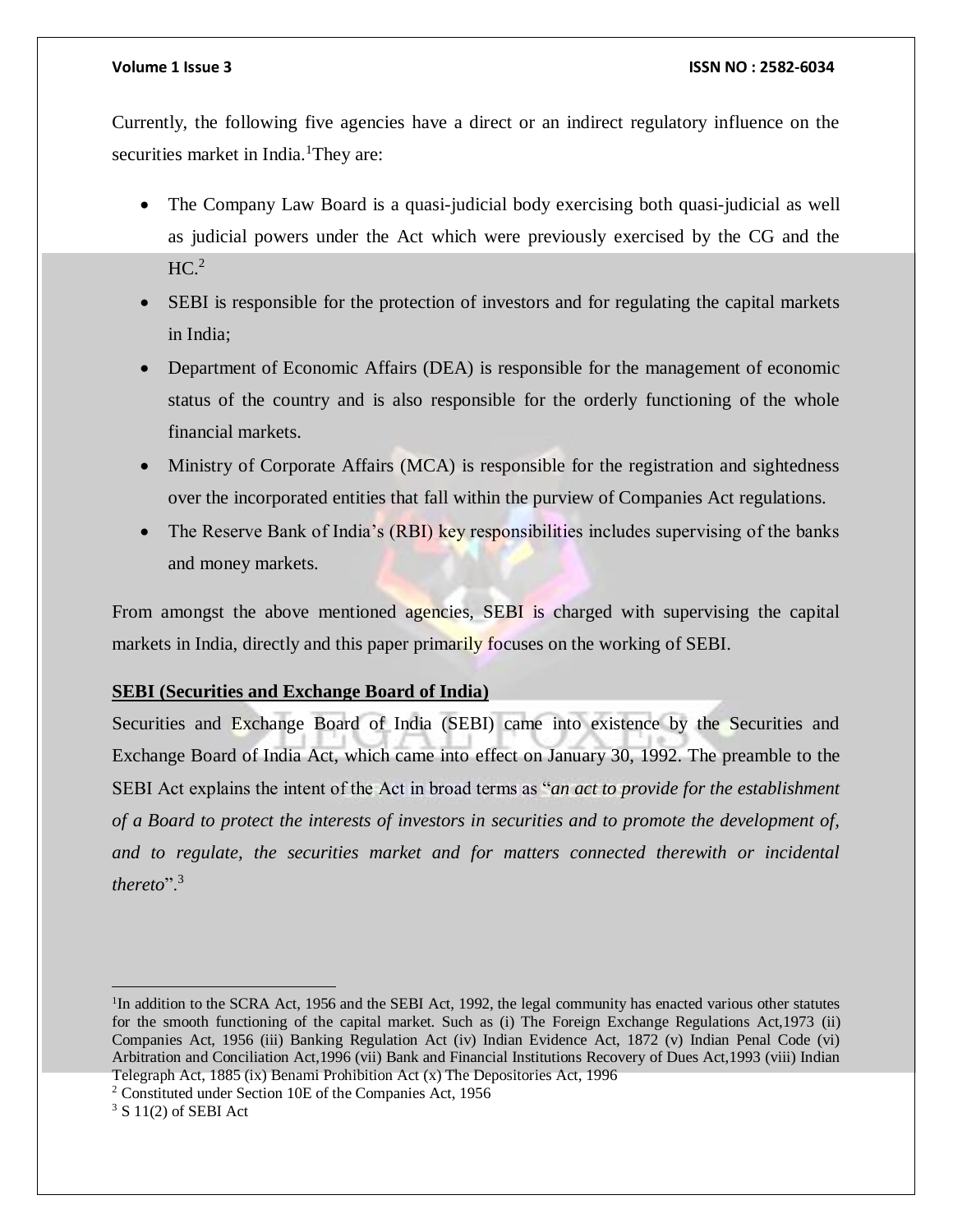The SEBI Act authorizes SEBI to make rules and regulations administrating various aspects of the operations of the securities market.<sup>4</sup> A wide-ranging power by the CG has also been allotted to SEBI under the SCR Act.<sup>5</sup>

### **OBJECTIVES OF SEBI**

SEBI main objective is to:-

- $\triangleright$  Defending the interests of investors in securities
- $\triangleright$  Boosting the development of the securities market
- $\triangleright$  Regulating the securities market.

SEBI's regulatory jurisdiction outspreads over corporate in the issuance of capital and allocation of securities, in addition to all intermediaries and persons associated with market.

### **SEBI's ORGANISATIONAL STRUCTURE**



### **Chart 3: Composition of SEBI**

Since SEBI's inception the provisions concerning the Board have been revised to increase the full time members and to permit recommendation of persons who are allied with other companies as directors. A few concerns remain about the independent functioning of SEBI as the GOI has control over the SEBI. The tenure of the Chairman and of non-officials of the GOI and RBI can be terminated by the GOI with a three month notice. The control of the GOI surpass the SEBI Board under particular circumstances is also a very serious concern.

l

<sup>4</sup> S 11, S 11A and S 30 of the SEBI Act.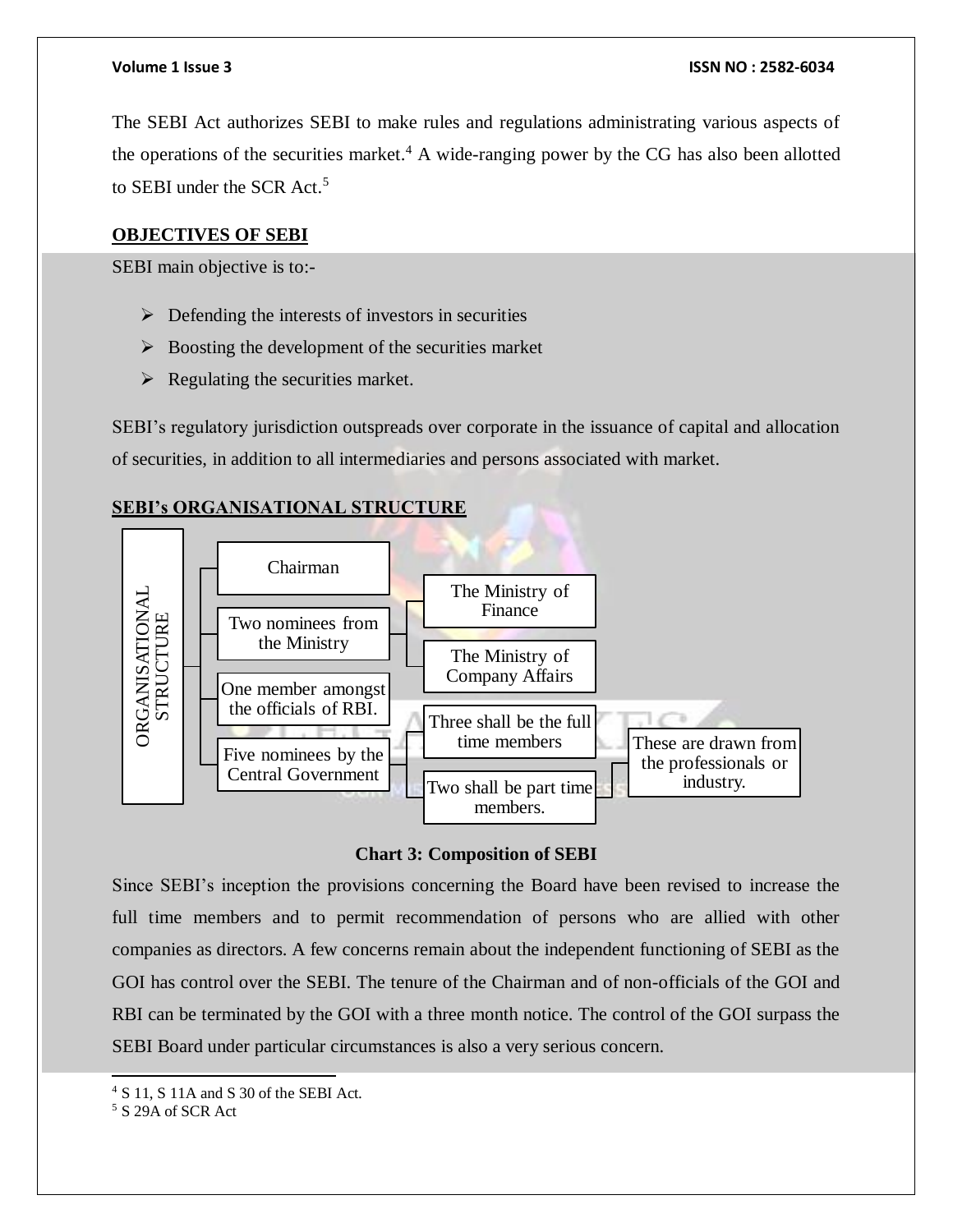#### **POWERS AND FUNCTIONS OF SEBI<sup>6</sup>**

Since, 1947 India's independence to govern the capital market there were various other acts. Capital Issues (Control) Act, 1947 performed a very crucial role in the functioning of the Indian Capital Market. But after SEBI's inception in 1992, the Control Act was repealed by the Capital Issues (Control) Act, 1992.

Now SEBI administers most of the powers under this Act. Chapter IV of the SEBI Act prescribes the powers and functions of the Securities and Exchange Board of India. Few of these include:

- The SEBI is duty bound to protect and promote the interest of its investors and also to take measures so as to regulate the securities market.<sup>7</sup>
- It has the power to inspect the records or books or register or other document of any public listed company or any other public company (which is not referred to as intermediaries under S 12) and where SEBI has reasonable cause to believe that such company was indulged in any fraudulent and unfair trade practices or insider trading with regard to the securities market.<sup>8</sup>
- The SEBI Act also empowers SEBI with the same powers vested to the Civil Courts under the Civil Procedural Code, 1908 to carry out the duties assigned under the Act.<sup>9</sup>

The Finance Bill 2019 gave more power to the Securities & Exchange Board of India as explained in chart 4 below.

OUR MISSION YOUR SUCCESS'

 <sup>6</sup> Chapter IV of the SEBI Act <sup>7</sup> S 11 of SEBI Act  $8 S 11(2A)$  of SEBI Act  $9$  S 11(3) of SEBI Act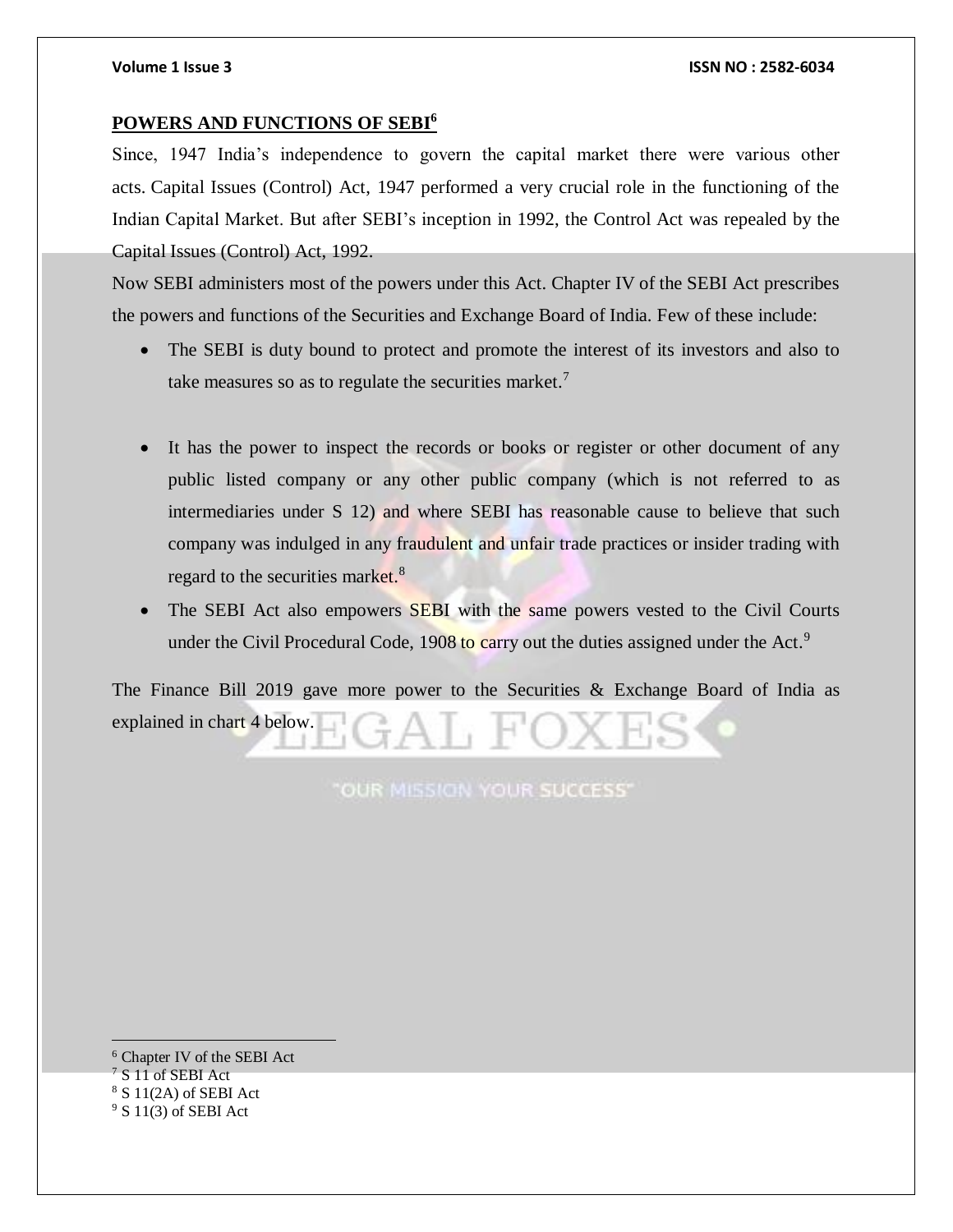

### **Chart 4: Enhanced powers of SEBI under the Finance Bill, 2019**

### **SEBI'S ROLE IN INDIAN CAPITAL MARKET**

While assessing the SEBI's role in the Indian capital market, some crucial aspects have been considered. These are stated in chart 5 below.

On the basis of these aspects SEBI's role has been examined as a regulator in the capital market of India.



"OUR MISSION YOUR SUCCESS"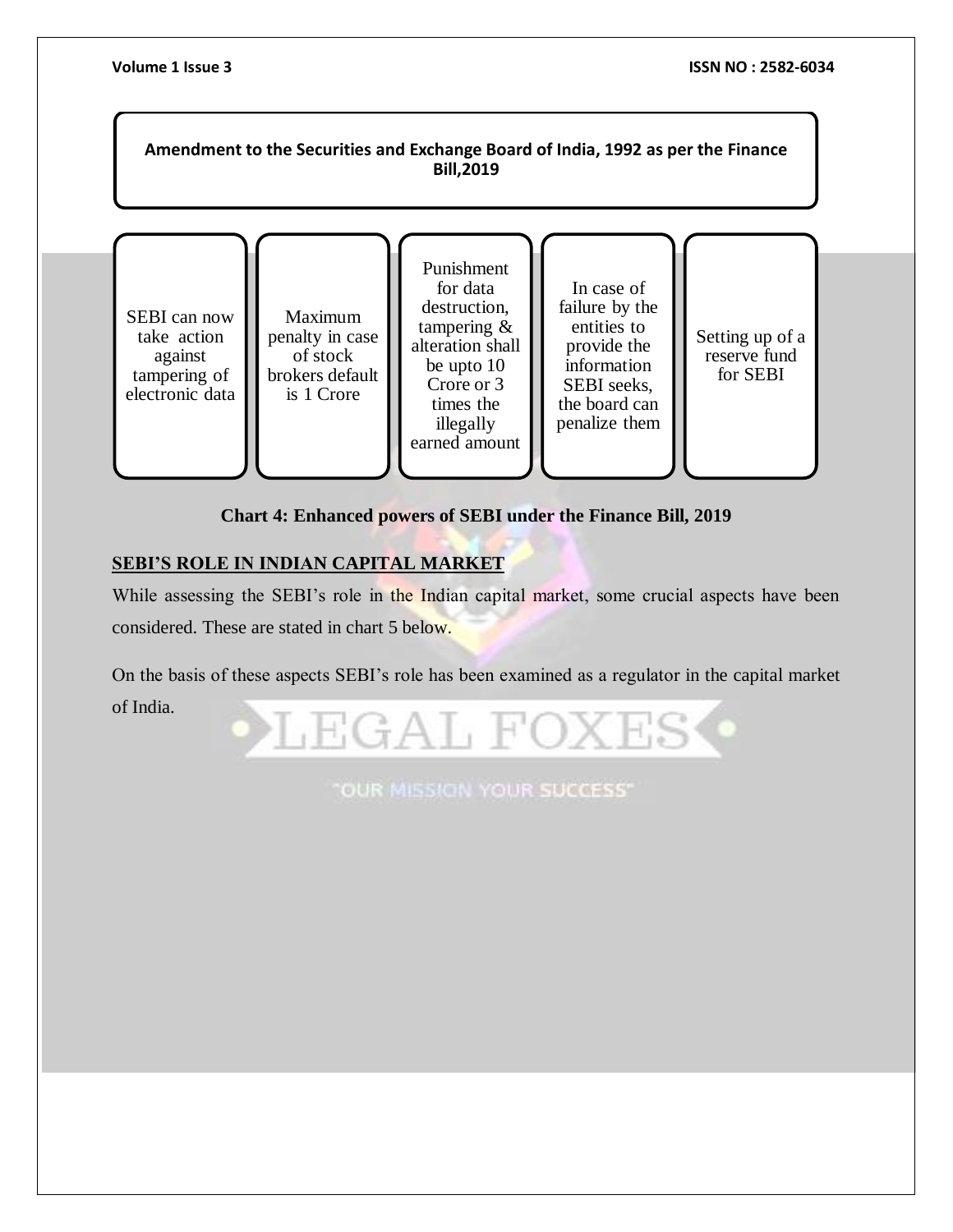

**Chart 5: Role of SEBI in Indian Capital Market**

### **STATUTORY SOURCES OF SEBI'S AUTHORITY**

SEBI as a regulating authority plays a vital role in the smooth functioning of the capital market in India. It derives its power from the Securities Contract Regulation Act, 1956 (SCR Act, hereafter) and the Securities Contract Regulations Rules, 1956 (SCR Rules, hereafter). The objective is to regulate the stock exchanges by preventing undesirable speculation in the securities transactions.

The legal framework under the Depositories Act, 1996 seeks to facilitate the holding of shares (or securities) in electronic form (or deemat form)<sup>10</sup> and also affects the transfer of securities through book entries in the accounts maintained by the depositories. Registration and procurement of a certificate from it is a requisite after fulfilling all the conditions prescribed under the act for the commencement of business.<sup>11</sup>

The Companies Act also empowers SEBI by delegating it with the authority to administer various provisions under the Companies Act, 2013.<sup>12</sup> These provisions seek to achieve the issuer's relationship with the investors by mobilizing the capital (i.e. issuance of capital), creation of liquidity (i.e. transfer) and the realization of its returns (i.e. dividend).

 $10$  Regulation 9 of the Depositories Act, 1996

 $11$  S 12 (1A) of SEBI Act

<sup>&</sup>lt;sup>12</sup> S 24 of the Companies Act, 2013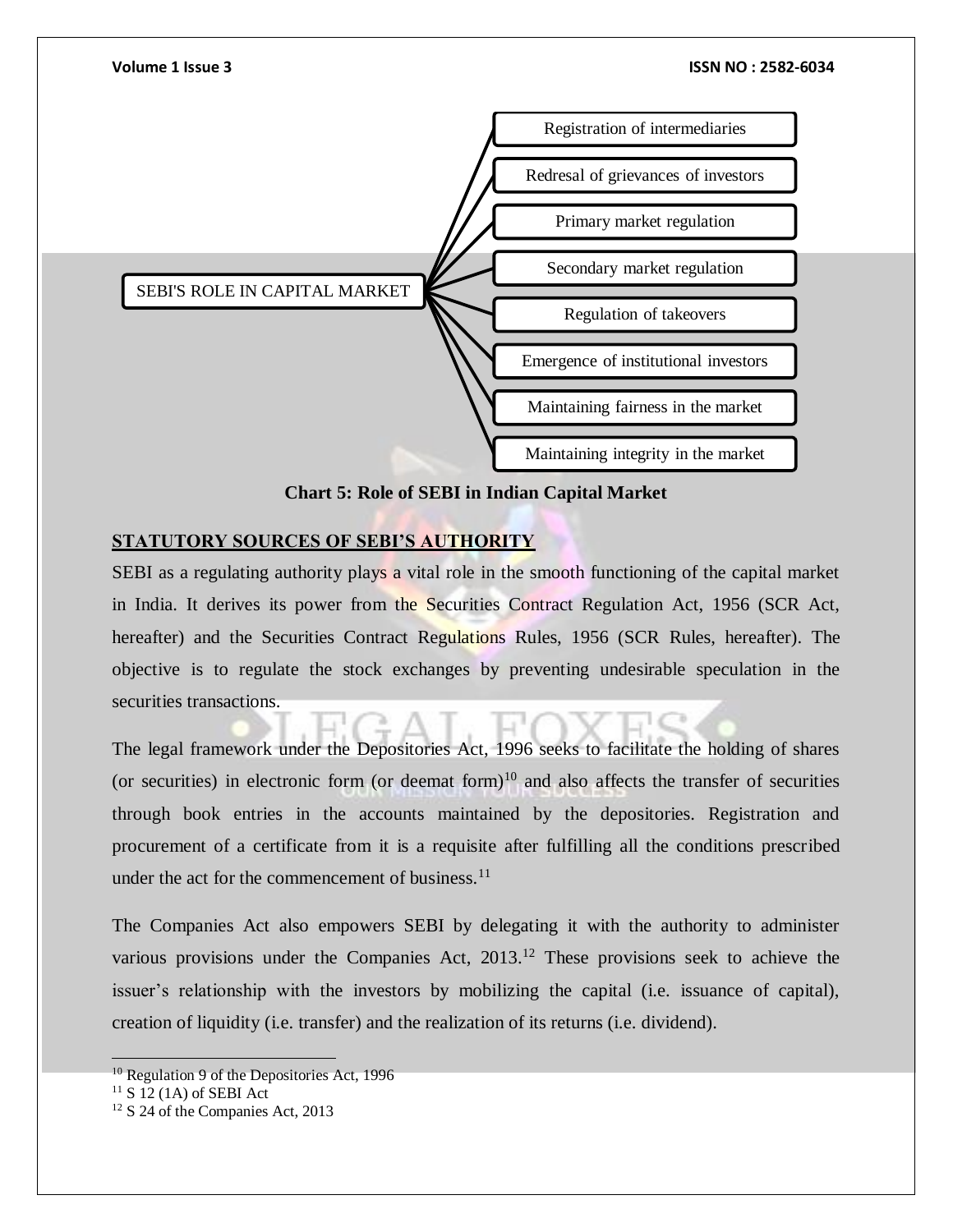#### **SIGNIFICANT SEBI REGULATIONS**

The role of SEBI is to attain and enhance the interest and confidence of its investors. As a regulator, SEBI has over the years issued numerous rules and regulations for regulating the capital market as well as for safeguarding the interest of its investors. It keeps on updating these regulations by way of amendments as and when it is required. Some of such regulations/guidelines have been discussed below:

#### **• SEBI (SETTLEMENT PROCEEDING) REGULATIONS, 2018**

This regulation was introduced with an objective of replacing the SEBI (Settlement of Administrative and Civil Proceedings) Regulations, 2014. The regulation lays down the terms and procedures for the settlement of initiated and pending proceedings before SEBI or any other forum (in case of any contravention of specified securities laws).

SEBI may not allow any settlement to take place at all if according to its opinion, the loss has been suffered by a large number of investors or there been a widespread adverse market impact or has affected the market integrity.<sup>13</sup> Also in case of willful default or an economic offender or default in payment of fees which is due or the penalty that was imposed under the securities laws, the board may not permit settlement.<sup>14</sup> For the purpose of administering certain provisions provided under various legislations such as The Companies Act, 2013, the scope of the term 'securities law' has been broadened to include "*any other law to the extent*  it is administered by the Board and the relevant rules and regulations made thereunder"<sup>15</sup>. SEBI is therefore, empowered to ensure settlement of proceedings which are initiated for the contravention of such "securities law" subject to certain exception.

## SEBI (ISSUE OF CAPITAL AND DISCLOSURE REQUIREMENTS) REGULATIONS, 2018

SEBI after taking into consideration, the recommendations proposed by the Primary Market Advisory Committee amended this regulation (also referred to as ICDR Regulations) in 2018.

 $13$  Regulation 5 (2) of the SEBI (Settlement proceedings) Regulations, 2018

<sup>&</sup>lt;sup>14</sup> Regulation 5 (4) of the SEBI (Settlement proceedings) Regulations, 2018

<sup>&</sup>lt;sup>15</sup> As defined under Regulation 2 (1) (e) of the SEBI (Settlement proceedings) Regulations, 2018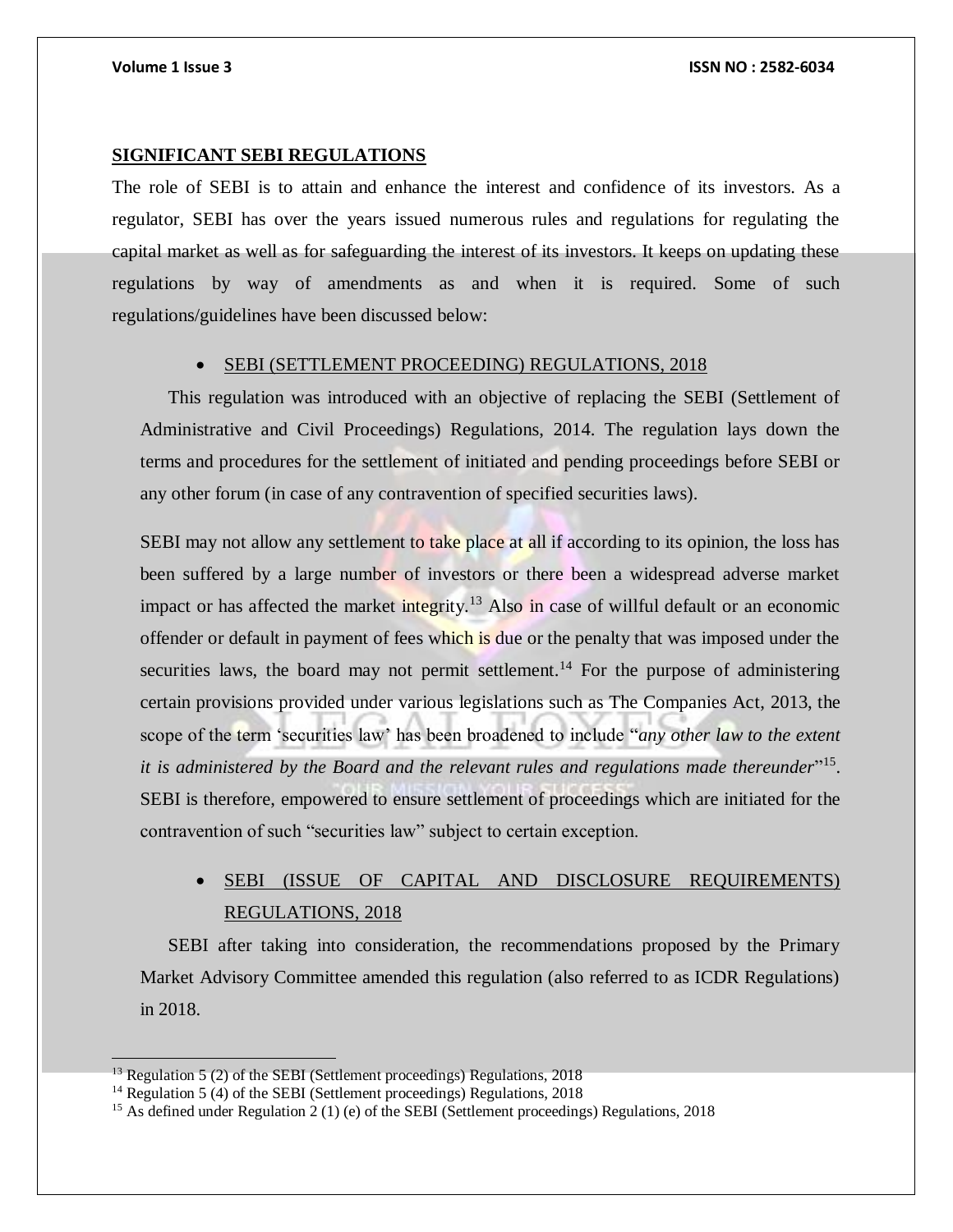#### **Volume 1 Issue 3 ISSN NO : 2582-6034**

These regulations were applicable for issuance of certain primary market securities. These regulations apply to the following:

- *a. an initial public offer by an unlisted issuer;*
- *b. a rights issue by a listed issuer; where the aggregate value of the issue is ten crore rupees or more;*
- *c. a further public offer by a listed issuer;*
- *d. a preferential issue by a listed issuer;*
- *e. a qualified institutions placement by a listed issuer;*
- *f. an initial public offer of Indian depository receipts;*
- *g. a rights issue of Indian depository receipts;*
- *h. an initial public offer by a small and medium enterprise;*
- *i. a listing on the <sup>16</sup>[innovators growth platform]through an issue or without an issue; and*
- j. *a bonus issue by a listed issuer."*<sup>17</sup>

Any issuer issuing certain securities by way of public issue or right issue is required to satisfy all the conditions prescribed by the ICDR Regulations when filing the draft offer document with SEBI and also at the time of filing the final offer document with the Registrar of Companies or at the stock exchange which is designated, as the case maybe. Also, these regulations have laid down the eligibility requirements for the issue of convertible debt instrument, preferential allotment, initial public offer (IPO), promoter's contribution, share SUCCESS pricing, lock-in conditions and offer for sale.

 SEBI (LISTING OBLIGATIONS AND DISCLOSURE REQUIREMENTS) REGULATIONS, 2015

The SEBI (Listing Obligations and Disclosure Requirements) Regulations, 2015 (also referred to as SEBI (LODR) Regulations) came into force on December 1, 2015 with the intention of aligning of the clauses under the listing agreement with the Companies Act, 2013

<sup>&</sup>lt;sup>16</sup> Substituted by SEBI (ICDR) ( $2<sup>nd</sup>$  amendment) Regulations, 2019, w-e-f 05.04.2019. Prior to this substitution, it read as "institutional trading platform"

<sup>&</sup>lt;sup>17</sup> Regulation 3 of the SEBI (Issue of Capital and Disclosure Requirements) Regulations, 2018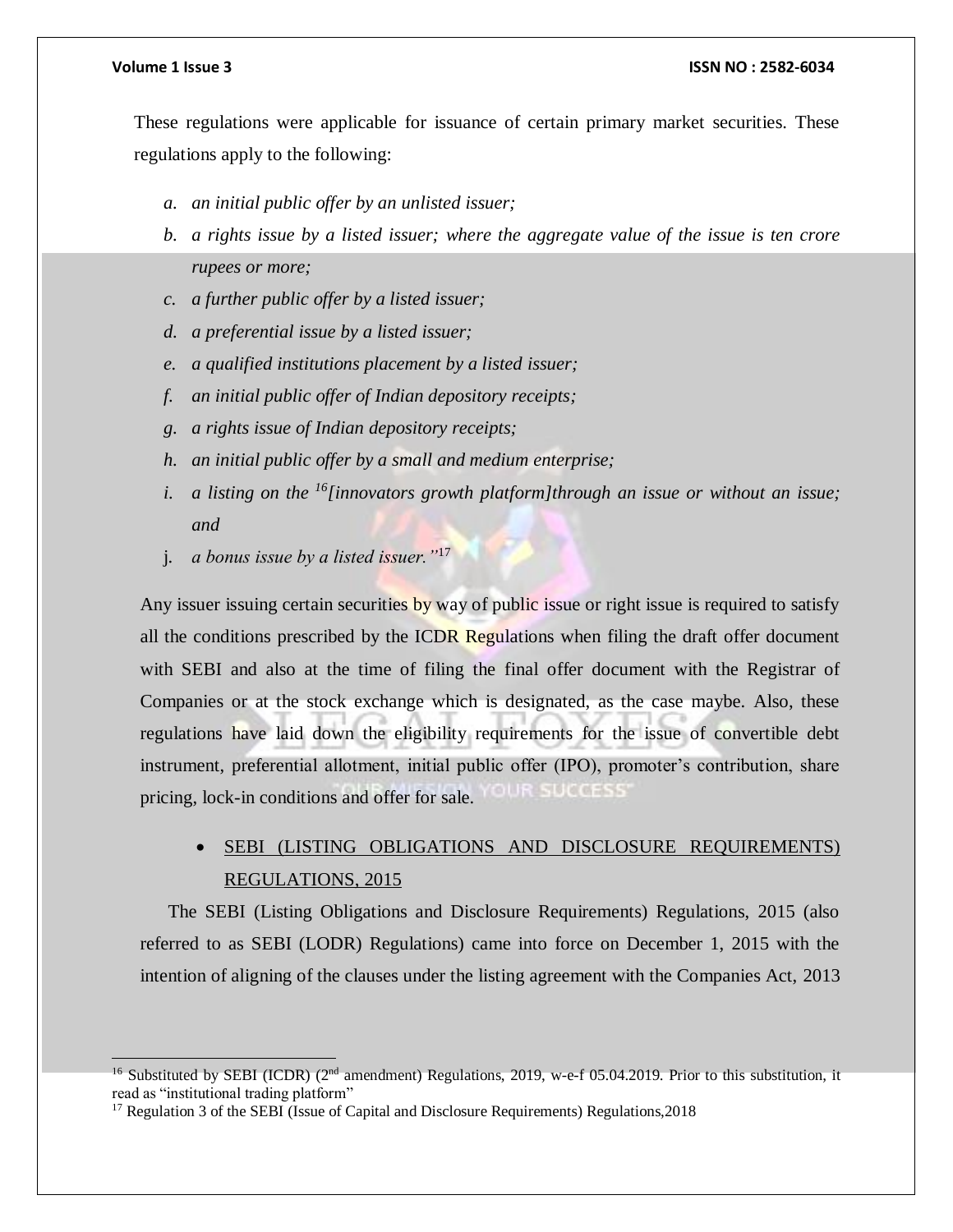as well as to consolidate the various conditions mentions under different security listing agreements into a single regulation.

These regulations are applicable to the listed entities that have been listed any of the below mentioned securities on the recognized stock exchange:<sup>18</sup>

> **Specified securities listed on main board or SME Exchange or Institutional Trading Platform (ITP)**

**Non-convertible debt securities, Non-convertible redeemable preference shares, Perpetual debt instrument, Perpetual non-cumulative preference shares** 

**Indian Depository Receipts (IDRs)** 

**Securitised Debt Instruments**

**Units issued by Mutual Funds**

**Any other Securities as may be specified by SEBI**

Principles governing the disclosure and obligation of listing entity<sup>19</sup> and the common obligations of listed entities<sup>20</sup> are being highlighted in the following chapters of LODR Regulations, 2015. Provisions of clause 49 of the Listing Agreement relate to corporate goverance are similar to the principles of listed entities to which the LODR Regulations are applicable. These principles broadly cover the rights of the shareholders, dissemination of information in a time bound manner, transparency and responsibilities of the board of directors, following the norms of disclosure and equitable treatment.

#### SEBI (PROHIBITION OF INSIDER TRADING) REGULATIONS, 2015

This regulation was introduced to prohibit an insider from trading away the securities of a company as such person is in possession of some unpublished price sensitive information

 <sup>18</sup> Regulation 3 of the (Listing Obligations and Disclosure Requirements) Regulations, 2015

<sup>19</sup> Chapter II of the LODR Regulations,2015

<sup>20</sup> Chapter III of the LODR Regulations,2015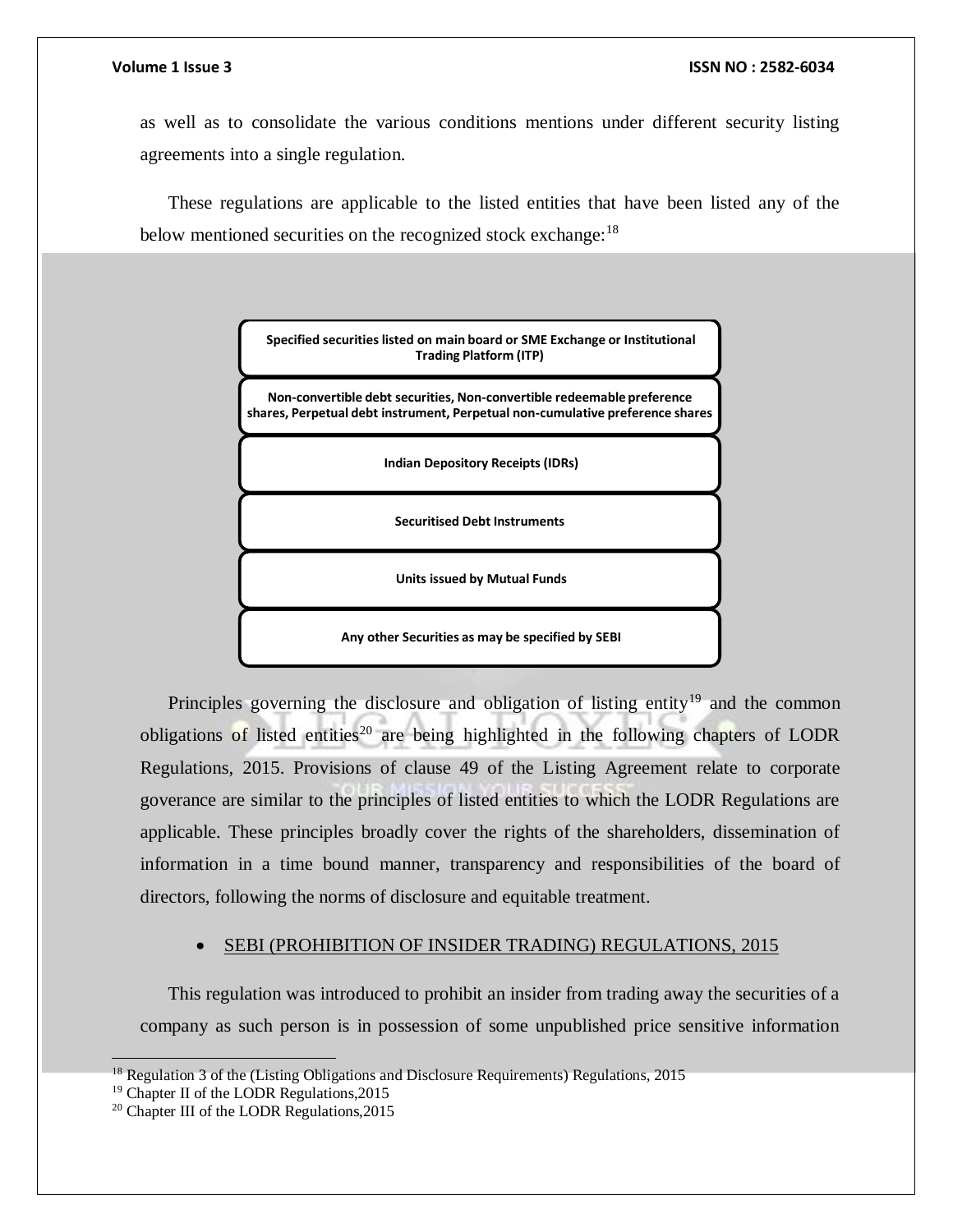about the company. It seeks to ensure that any insider of the company shall not be able to incur wrongful gain by virtue of possessing an essential piece of information which can affect the trading, particularly in those securities. Insider trading violates the principles of integrity and fairness in the capital markets.

An insider has been defined under the regulation as a person who is either a connected person or a person who accesses or possesses unpublished price sensitive information<sup>21</sup> (hereinafter referred to as UPSI). The term UPSI has also been defined under the regulation as any direct or indirect information relating to a company or its securities, which is not available generally and which if becomes generally available is likely to affect the price of the securities.<sup>22</sup> It is mandatory for every insider to disclose their trading securities as provided under the regulation.<sup>23</sup> The penalty for insider trading shall not be less than ten lakh rupees but it may go upto twenty-five crore rupees or shall be thrice the profit made from such insider trading, whichever is higher. $^{24}$ 

## SEBI (SUBSTANTIAL ACQUISITION OF SHARES AND TAKEOVERS) REGULATIONS, 2011

These regulations (hereinafter referred to as SAST Regulations) provide a systematic framework for the acquisition of stakes in listed companies and ensuring that the rights of the stakeholders are protected. It prescribes that in case of a company acquiring a substantial number of shares or voting rights which are more than the threshold limit in the targeted company than the acquirer is required to make an open offer to the existing stakeholders of that targeted company in order to tender their shares at a particular price. The procedure and the offer price thereof have been laid down in the SAST Regulation. In addition, these regulations also govern the various other aspects relating to the substantial acquisitions or takeovers of the shares including exemption from open offer requirements, public announcements, obligation of the targeted company as well as the acquirer's company, delisting offer and the consequences of violating the regulations.

 $\overline{a}$ 

<sup>&</sup>lt;sup>21</sup> Regulation 2 (1)(g) of the SEBI (Prohibition Of Insider Trading) Regulations, 2015

<sup>&</sup>lt;sup>22</sup> Regulation 2 (1)(n) of the SEBI (Prohibition Of Insider Trading) Regulations, 2015

<sup>&</sup>lt;sup>23</sup> Prescribed under Chapter III of the of the SEBI (Prohibition Of Insider Trading) Regulations, 2015

<sup>24</sup> S 15G of the SEBI Act,1992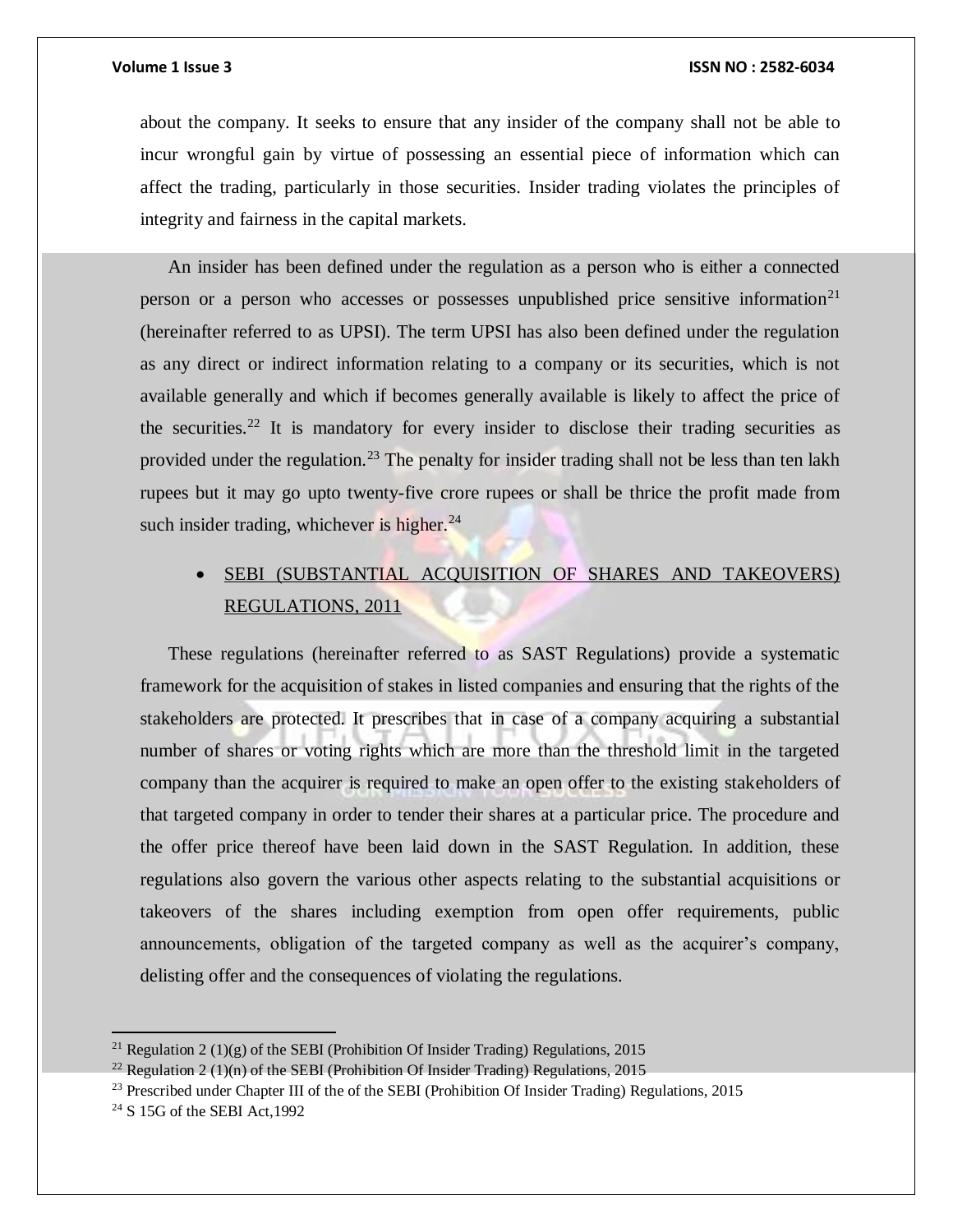$\overline{a}$ 

## SEBI (PROHIBITION OF FRADULENT AND UNFAIR TRADE PRACTICES RELATING TO SECURITIES MARKET) REGULATIONS, 2003

These regulations provide assistance to SEBI in examining the cases that involve market manipulation and fraudulence and unfair trade practices in the securities market. It is empowered to order an investigation by an investigating officer either suo-moto or upon receiving any information relating to the conduct going against the rules under the SEBI Act or any of its other regulations pertaining to the securities market.

SEBI has the power to issue an order for investigation if it has reason to believe that:

- *a. "the transactions in securities are being dealt with in a manner detrimental to the investors or the securities market in violation of these regulations;*
- *b. any intermediary or any person associated with the securities market has violated any of the provisions of the Act or the rules or the regulation."*<sup>25</sup>

After reviewing the investigation report, SEBI has the power to take proper action against the erring party. The Regulations further prohibit certain types of securities dealings<sup>26</sup> and also prohibits manipulative, fraudulent and unfair trade practices<sup>27</sup>. The registration of the intermediary can be suspended or cancelled if they are found guilty, notwithstanding with the punishments or penalties prescribed under the SEBI Act for fraudulent and unfair trade practices.<sup>28</sup>

#### SEBI (INTERMEDIARIES) REGULATIONS, 2008

These Regulations are specifically made to regulate the intermediaries in the capital market. The term "intermediaries" has clearly been defined under the regulation<sup>29</sup> and provide for their registrations and obligations<sup>30</sup>. It has given power to the SEBI to suspend or

<sup>&</sup>lt;sup>25</sup> Regulation 5 of the SEBI (Prohibition Of Fradulent And Unfair Trade Practices Relating To Securities Market) Regulations, 2003

<sup>&</sup>lt;sup>26</sup> Regulation 3 of the SEBI (Prohibition Of Fradulent And Unfair Trade Practices Relating To Securities Market) Regulations, 2003

<sup>&</sup>lt;sup>27</sup> Regulation 4 of the SEBI (Prohibition Of Fradulent And Unfair Trade Practices Relating To Securities Market) Regulations, 2003

<sup>&</sup>lt;sup>28</sup> Regulation 12 of the SEBI (Prohibition Of Fradulent And Unfair Trade Practices Relating To Securities Market) Regulations, 2003

 $29$  Regulation 2(1) of the SEBI (Intermediaries) Regulations, 2008

<sup>&</sup>lt;sup>30</sup> Prescribed under Chapter II and III of the SEBI (Intermediaries) Regulations, 2008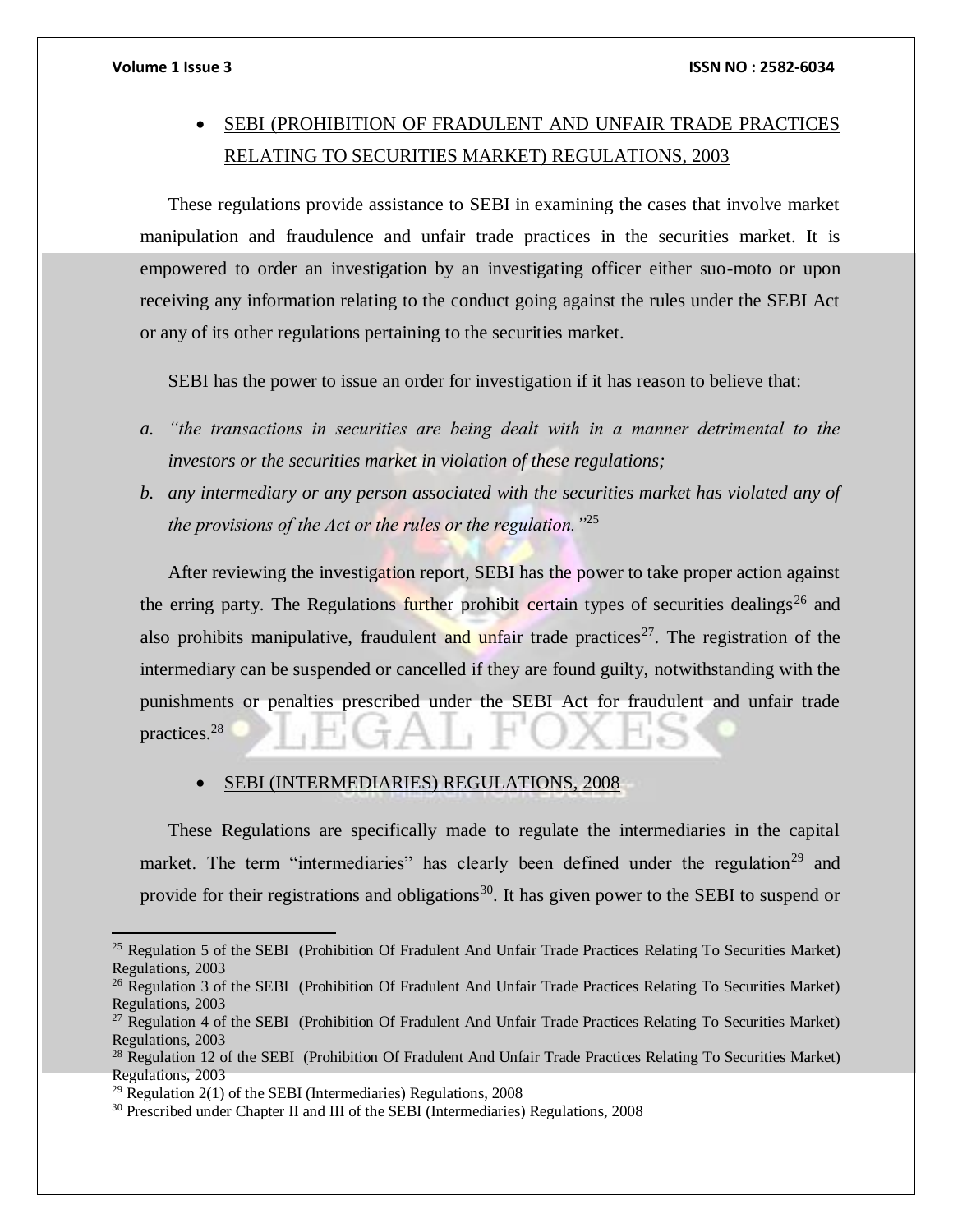cancel the registration of the intermediaries whenever they commit a default in fulfilling their obligations.

Various other regulations issued by SEBI also govern the market intermediaries (including brokers, merchant brokers, sub-brokers, etc.), research analyst, depositories and selfregulatory organizations.<sup>31</sup>

#### **PENALTIES**

Under the SEBI Act, following penalties are levied upon in case of various contraventions:

- If there is any person who is so required to furnish information or to file any return to the board as prescribed or specified; to redress grievances of investors; or to enter into an agreement with the clients, fails to do so, he shall be held liable for a penalty which shall not be less than one lakh rupees but may extend to one lakh rupees per day during which such violation continues but shall not exceed one crore rupees.<sup>32</sup>Furthermore, such penalty shall also be applied onto the mutual funds, stock brokers or asset management companies, when they fail to comply with the relevant provisions provided to them.<sup>33</sup>
- In case of non-disclosure of acquisition of shares and takeovers and insider trading, the minimum amount of penalty levied shall be ten lakh rupees, which may extend to twentyfive crore rupees or thrice the amount of profits that he has made out of such activity, whichever is higher.  $34$
- Any person who is involved in any fraudulent and unfair trade practices shall be penalized with a minimum of five lakh rupees and it may extend to twenty five crore or thrice the amount of profit induced out of such practice, whichever is higher.<sup>35</sup>
- In case where no such separate penalty has been provided for violation, the person shall be deemed to a penalty which shall not be less than one lakh rupees which nay extend to a maximum of one crore rupees.<sup>36</sup>

 $\overline{a}$ 

<sup>&</sup>lt;sup>31</sup> These can be found on its official website.

<sup>32</sup> Prescribed under S 15A, 15B and 15C of the SEBI Act,1992

<sup>&</sup>lt;sup>33</sup> Prescribed under S 15D, 15E and 15F of the SEBI Act, 1992

<sup>&</sup>lt;sup>34</sup> Prescribed under S 15G and 15H of the SEBI Act, 1992

<sup>35</sup> Prescribed under S 15HA of the SEBI Act, 1992

<sup>36</sup> Prescribed under S15HB of the SEBI Act,1992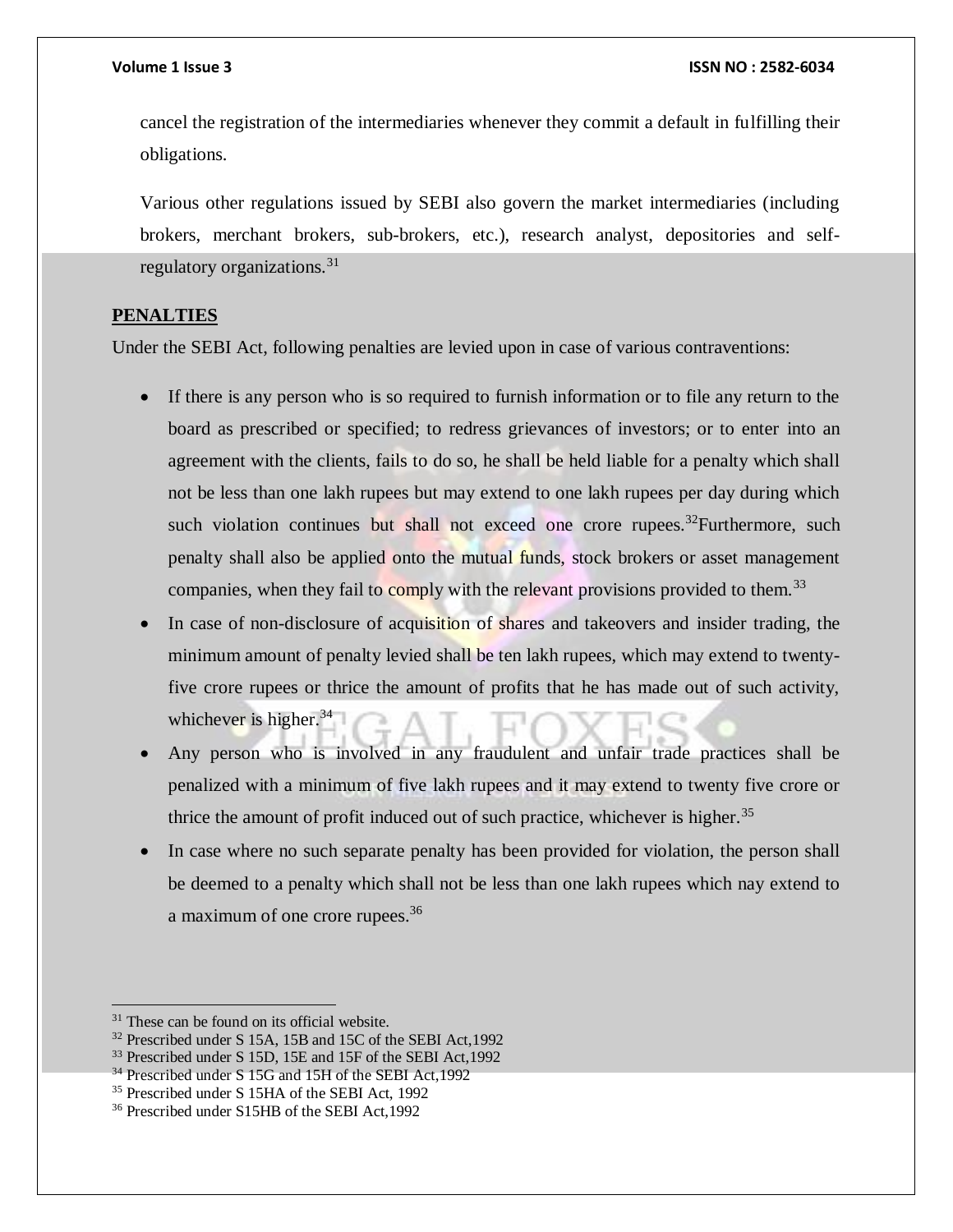Additionally, the Board has the power to appoint an adjudicating officer for the purpose of adjudicating the above mentioned provisions.<sup>37</sup>

#### **SECURITIES APPELLATE TRIBUNAL**

The CG by notification under Section 15K of the SEBI Act established the Securities Appellate Tribunal (also referred to as SAT) that consists of a Presiding Officer and Judicial and Technical members, the number of which is notified by the  $CG^{38}$ . These members have five years of office holding period but are eligible for reappointment for a maximum term of another five years.<sup>39</sup> Any aggrieved person who is not satisfied with the Board's decision may file an appeal before SAT only if it falls under its jurisdiction.<sup>40</sup> The appeal can only befiled within the time bracket of forty five days from the date of receiving the order passed by the Board or Adjudicating Officer. $41$ 

The SAT proceeding are guided by the natural justice principles and it is empowered to regulate its own procedure.<sup>42</sup> Civil courts are not allowed to exercise its jurisdiction where SAT or adjudicating officer are authorized to determine under the SEBI Act.<sup>43</sup>

An appeal can be filled before the SC if the person is unhappy with the decision of SAT. But such an appeal must be filed within sixty days from the date of the decision delivered by the SAT and there shall be a question of law arising out of the decision or order passed by SAT. In case of any delay in filing the appeal (beyond stipulated time), SC can grant an additional sixty days period maximum only after it is satisfied that the delay is caused due to a sufficient cause.<sup>44</sup>

# **SUGGESTIONS AND CONCLUSION SIGN YOUR SUCCESS**

Capital market in any country plays a pivotal role in the growth of the economy. The financial system is a dynamic segment of the country's future growth trajectory. It is a well-recognized fact that efficient, developed and liberalized financial markets can lead to better economic growth by improving the efficiency of allocation and employment of savings in the economy.

<sup>&</sup>lt;sup>37</sup> Given under S 15-I of the SEBI Act, 1992

<sup>38</sup> Prescribed under S 15L of the SEBI Act, 1992

<sup>39</sup> Prescribed under 15N of the SEBI Act, 1992

<sup>40</sup> Prescribed under S 15T (1) of the SEBI Act, 1992

<sup>41</sup> Prescribed under S 15T (3) of the SEBI Act, 1992

<sup>42</sup> Prescribed under S 15U of the SEBI Act, 1992

<sup>43</sup> Prescribed under S 15Y of the SEBI Act, 1992

<sup>44</sup> Prescribed under S 15Z of the SEBI Act, 1992